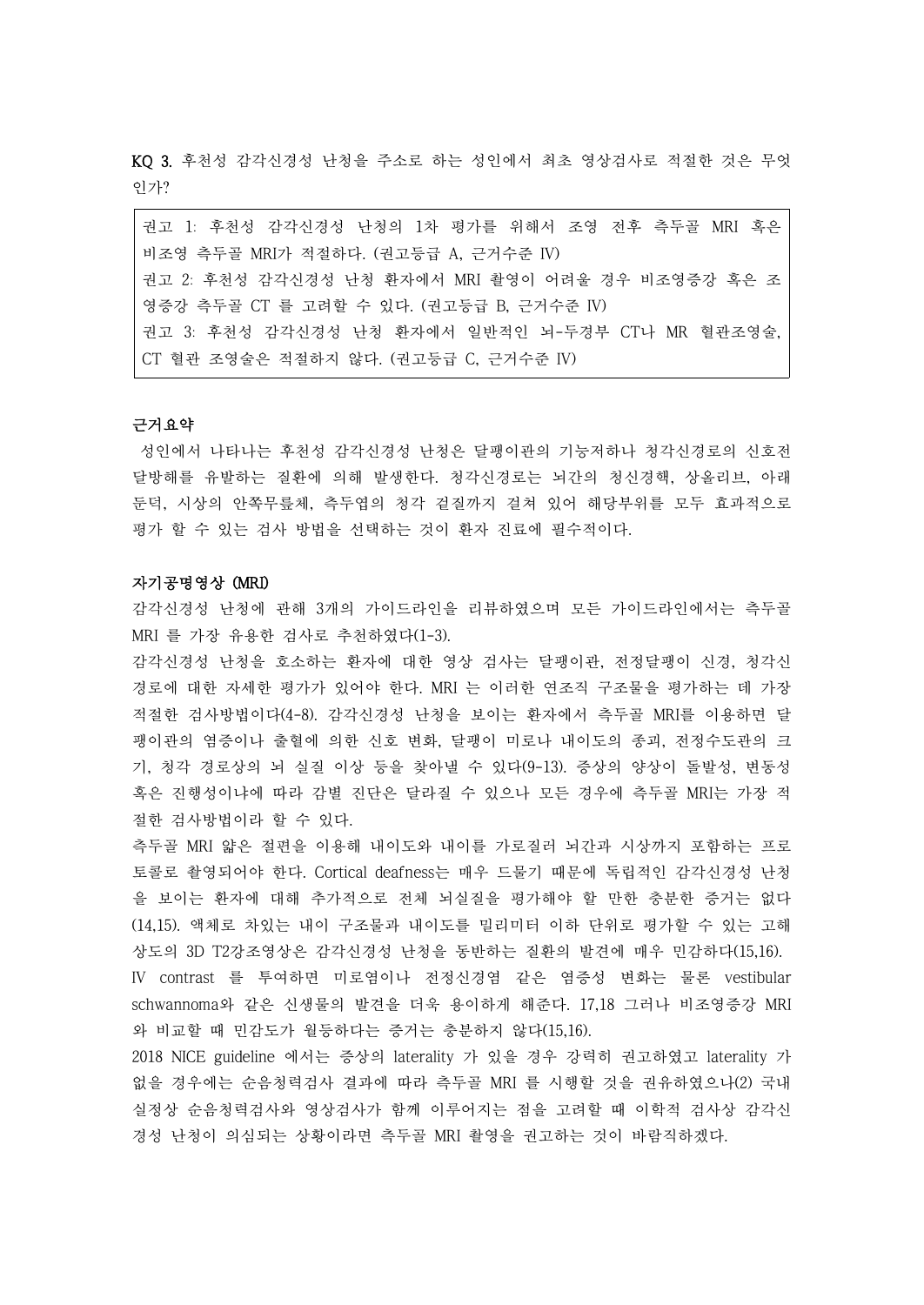# 측두골 전산화 단층 촬영 (CT)

측두골 CT는 감각신경성 난청을 흔히 유발하는 연조직 이상을 찾아내는 데 민감하지 않다.<br>내이 구조물과 내이도의 작은 크기 및 단단한 뼈와의 근접성 때문에 조영제 투여 후 미로내 구조물 혹은 내이도내 구조물의 조영증강을 보는 것도 어렵다. 그러나 측두골 CT 는 이전 에 발생한 감염의 결과물로 나타나는 미로의 골화를 보여주거나 청신경 초종에 의한 인접한 뼈의 재형성과 같은 간접적인 소견을 보여줄 수는 있다(19). 또한 외상후 발생한 감각신경성 난청에서는 otic capsule을 가로지르는 골절선을 명백히 보여주는 데 도움을 줄 수 있다 (4,20).

# 두부 전산화 단층촬영 (CT)

두꺼운 절편으로 촬영되는 일반적인 조영 증강 CT 는 청신경 초종 등의 작은 종괴를 발견 하거나(21) 내이도, 소뇌교각부, 뇌간을 평가하는데 있어서 MRI 보다 덜 민감한 것으로 알려 져 있다.

## MR 혈관조영술 및 CT 혈관조영술

MR 혈관조영술 및 CT 혈관조영술이 감각신경성 난청의 1차적 평가에 도움이 된다는 증거 는 없다.<br>**권고 고려사항** 

### 1. 이득과 위해 (Benefit and Harm)

측두골 자기공명영상은 연부조직 대조도가 높고 내이, 내이도, 청각신경로의 이상을 민감 하게 찾아낼 수 있으나 오랜 검사 시간과 상대적으로 높은 검사 비용이 단점이 될 수 있고,<br>폐쇄 공포증이나 인공심박동기 등으로 인해 검사가 어려울 수 있다. 이러한 경우 얇은 절편 의 측두골 전산화단층촬영 고려될 수 있고 이 때 의료방사선에 노출되는 점과 조영제를 사 용할 경우 조영제 알러지가 있을 수 있다는 점에 주의하여야 한다.

# 2. 국내 수용성과 적용성 (Acceptability and Applicability)

진료지침의 국내 수용성과 적용성은 평가결과 큰 무리가 없는 것으로 판단되었다. 수용성 과 적용성 평가표는 부록2에 제시되었다.

### 3. 검사별 방사선량

측두골 MRI 0 측두골 CT 2

# 참고문헌

- 1. Sharma, A. et al. ACR Appropriateness Criteria((R)) Hearing Loss and/or Vertigo. J Am Coll Radiol 15, S321-s331, doi:10.1016/j.jacr.2018.09.020 (2018).
- 2. Ftouh, S., Harrop-Griffiths, K., Harker, M., Munro, K. J. & Leverton, T. Hearing loss in adults, assessment and management: summary of NICE guidance. Bmj 361, k2219, doi:10.1136/bmj.k2219 (2018).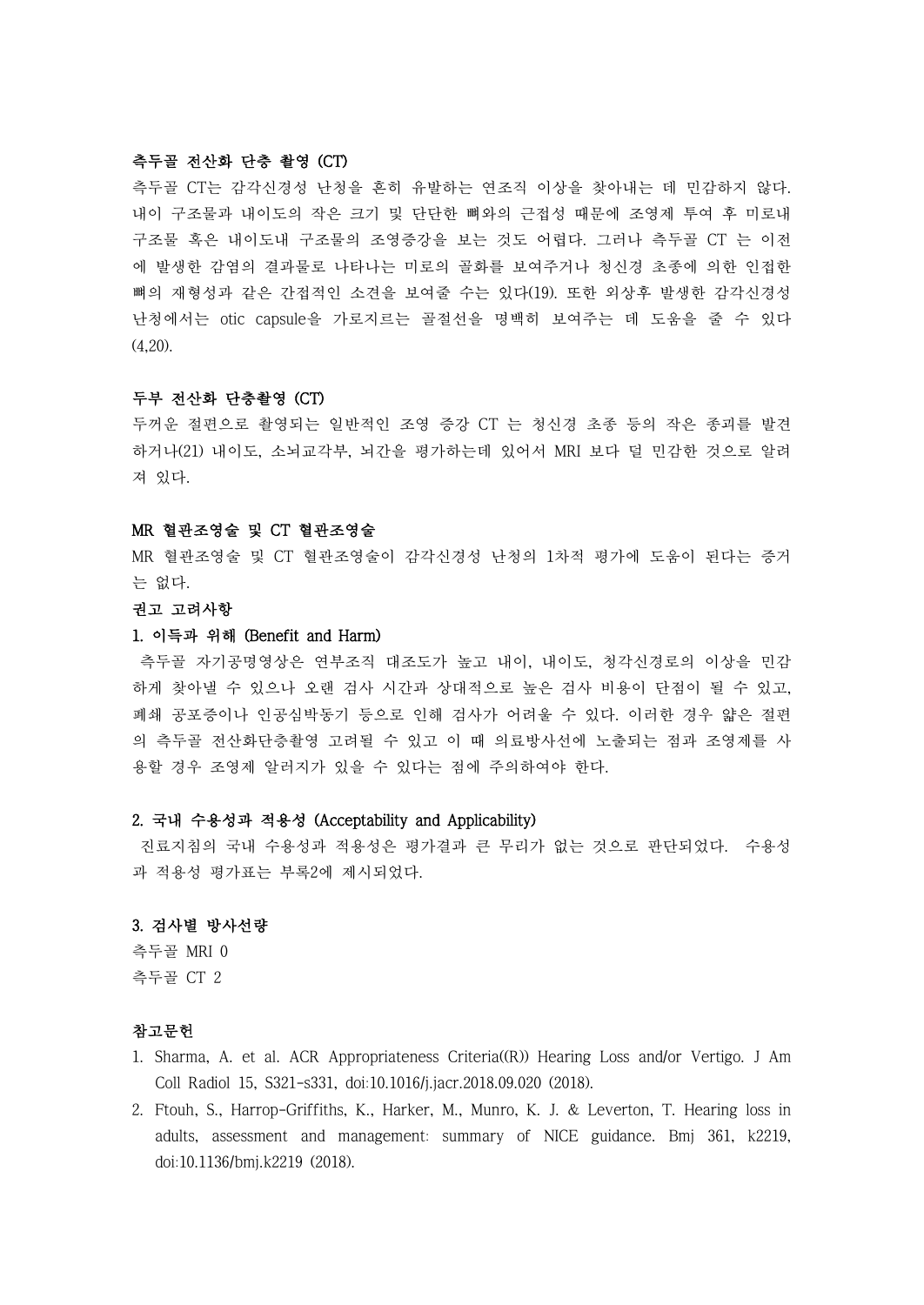- 3. Chandrasekhar, S. S. et al. Clinical Practice Guideline: Sudden Hearing Loss (Update). Otolaryngol Head Neck Surg 161, S1-s45, doi:10.1177/0194599819859885 (2019).
- 4. Shah, L. M. & Wiggins, R. H., 3rd. Imaging of hearing loss. Neuroimaging Clin N Am 19, 287-306, doi:10.1016/j.nic.2009.06.010 (2009).
- 5. Newman-Toker, D. E., Della Santina, C. C. & Blitz, A. M. Vertigo and hearing loss. Handb Clin Neurol 136, 905-921, doi:10.1016/b978-0-444-53486-6.00046-6 (2016).
- 6. Berrettini, S. et al. Analysis of the 3-dimensional fluid-attenuated inversion-recovery (3D-FLAIR) sequence in idiopathic sudden sensorineural hearing loss. JAMA Otolaryngol Head Neck Surg 139, 456-464, doi:10.1001/jamaoto.2013.2659 (2013).
- 7. Chau, J. K., Cho, J. J. & Fritz, D. K. Evidence-based practice: management of adult sensorineural hearing loss. Otolaryngol Clin North Am 45, 941-958, doi:10.1016/j.otc.2012.06.002 (2012).
- 8. Cueva, R. A. Auditory brainstem response versus magnetic resonance imaging for the evaluation of asymmetric sensorineural hearing loss. Laryngoscope 114, 1686-1692, doi:10.1097/00005537-200410000-00003 (2004).
- 9. Davidson, H. C. et al. MR evaluation of vestibulocochlear anomalies associated with large endolymphatic duct and sac. AJNR. American journal of neuroradiology 20, 1435-1441 (1999).
- 10. Kwan, T. L., Tang, K. W., Pak, K. K. & Cheung, J. Y. Screening for vestibular schwannoma by magnetic resonance imaging: analysis of 1821 patients. Hong Kong Med J 10, 38-43 (2004).
- 11. Mafee, M. F. Congenital sensorineural hearing loss and enlarged endolymphatic sac and duct: role of magnetic resonance imaging and computed tomography. Top Magn Reson Imaging 11, 10-24 (2000).
- 12. Valvassori, G. E. & Clemis, J. D. The large vestibular aqueduct syndrome. Laryngoscope 88, 723-728, doi:10.1002/lary.1978.88.5.723 (1978).
- 13. Weissman, J. L., Curtin, H. D., Hirsch, B. E. & Hirsch, W. L., Jr. High signal from the otic labyrinth on unenhanced magnetic resonance imaging. AJNR. American journal of neuroradiology 13, 1183-1187 (1992).
- 14. Gebarski, S. S., Tucci, D. L. & Telian, S. A. The cochlear nuclear complex: MR location and abnormalities. AJNR. American journal of neuroradiology 14, 1311-1318 (1993).
- 15. Sharma, A. et al. A two-tiered approach to MRI for hearing loss: incremental cost of a comprehensive MRI over high-resolution T2-weighted imaging. AJR. American journal of roentgenology 202, 136-144, doi:10.2214/ajr.13.10610 (2014).
- 16. Daniels, R. L. et al. Causes of unilateral sensorineural hearing loss screened by high-resolution fast spin echo magnetic resonance imaging: review of 1,070 consecutive cases. Am J Otol 21, 173-180 (2000).
- 17. Held, P. et al. MRI of inner ear and facial nerve pathology using 3D MP-RAGE and